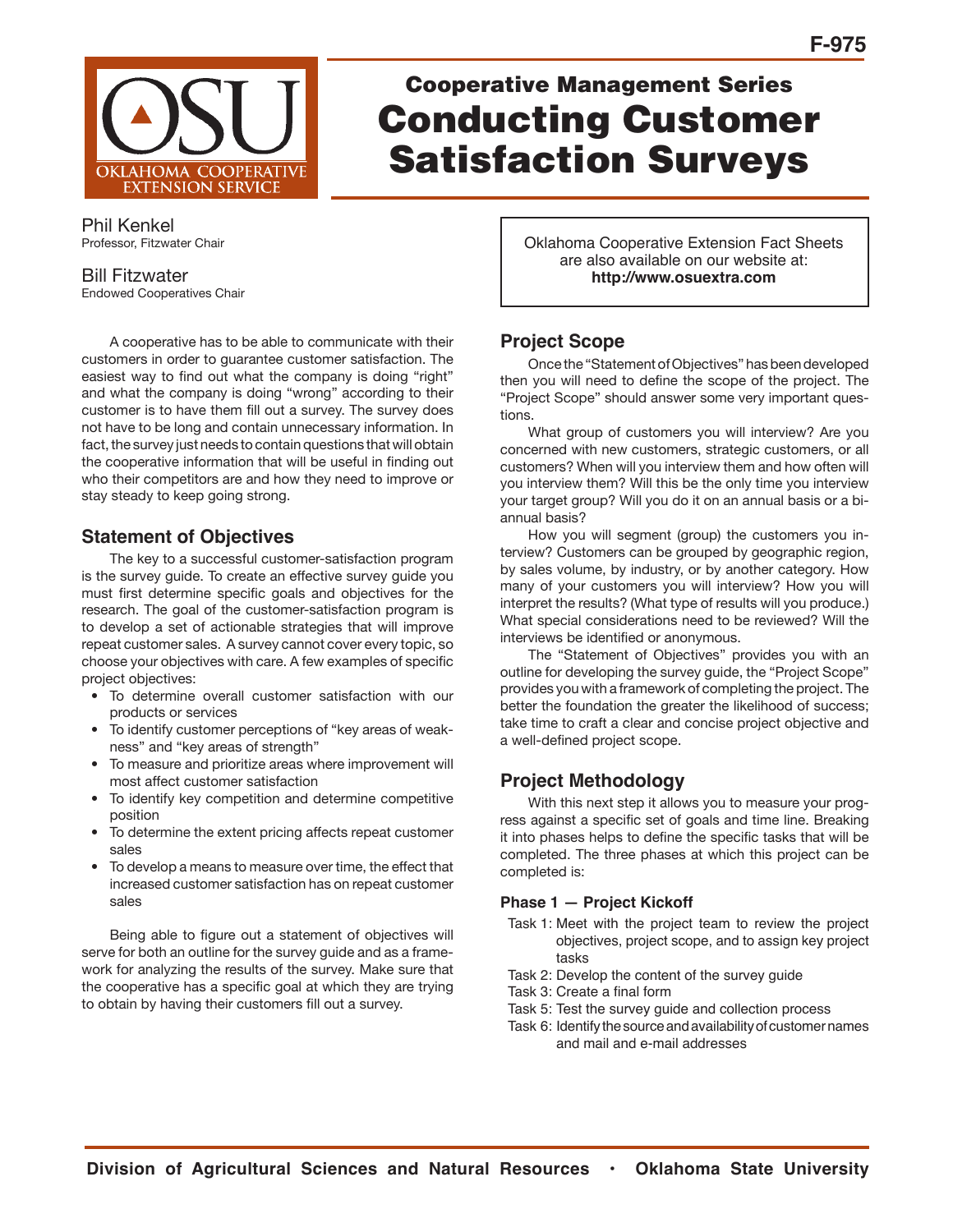## **Phase 2 — Survey Implementation**

- Task 1: Conduct a live pretest of the survey with team members
- Task 2: Distribute the survey invitation to respond to the survey to the customers
- Task 3: Monitor survey progress
- Task 4: Distribute reminder notifications if required

### **Phase 3 — Results Collection and Reporting**

- Task 1: Collect the survey results and build the results database
- Task 2: Clean and re-duplicate results
- Task 3: Analyze survey results and produce final report
- Task 4: Provide feedback of process for improvements with next survey

 With a well defined set of objectives, scope, and methodology, it is time to start implementing the research. Two of the most important steps are the creation of the survey guide and the analysis of the survey results.

# **Creating the Customer Satisfaction**

## **Survey Guide**

 Customer-satisfaction guides will, and should be, different for each business. An example of a framework for developing your own survey guide:

## **Section A: Customer Information**

- 1. Customer name and address
- 2. Products or services being used
- 3. Account manager and/or service representative
- 4. Length of time we have been providing products/services to customer

## **Section B: Customer Satisfaction**

- 1. Customer perceptions of our "key areas of weakness"
- 2. Customer perceptions of our "key areas of strength"
- 3. Identify areas where improvement will most affect customer satisfaction
- 4. Prioritize areas where improvements will most affect customer satisfaction
- 5. Measure overall customer satisfaction

### **Section C: Factors Determining Future Business**

- 1. Effect of pricing levels and pricing structure
- 2. Competitive landscape
- 3. Likeliness to continue purchasing products/services
- 4. Key factors affecting future buying decisions

## **Section D: Closing**

- 1. Thank you for participating
- 2. How results will be used
- 3. Inform time frame for next survey
- 4. Thank for continued support

 The first section includes customer demographics, so you want to make sure you capture information you will need to group your customers when you analyze the results. The second and third sections focus on customers requirements and/or expectations.

 In measuring satisfaction, you will need to have a base line against which to measure your performance. Another option is to compare the satisfaction of your customers to their satisfaction with a competitor. The measure of satisfaction over time or benchmark performance of a particular function of another industry is some more options. Any individual option or all of them together can be used when measuring customer service.

# **Analyzing and Reporting the Results**

 Analyzing and reporting the results can often be the most difficult task, but is should be straightforward if the correct steps had be taken. When analyzing customer satisfaction remember to keep your goal in mind. Increasing customer satisfaction is not the goal the goal is to increase repeating business. The first step in developing these actionable strategies is to identify what part of the customer relationship is affecting repeat business. We can then prioritize these based on a number of factors including:

- Our ability to develop an effective response within an appropriate time frame
- The effect that the response will have on our objective
- The cost of developing/ implementing the response

 There are many different ways at which to analyze customer satisfaction, but keep in mind that the complicated techniques are available and might provide more insight.

## **The Feedback Loop**

 The feedback loop is critical to continue the improvement necessary to achieve ongoing success. With customer satisfaction research this means developing a process that continually measures the effectiveness of the customer satisfaction programs put in place as the result of the survey.

 The objective of the survey is educate yourself about customer satisfaction and how to repeat customer sales. With brainstorming among your colleagues you can come up with the major issues to research and target customer groups.

# **Conclusion**

 Overall, a customer satisfaction survey is the easiest way to develop an actionable strategy that will improve repeat customer sales. Having repeat customer sales should be the company's goal. Just remember to follow the outline:

- **Statement of Objectives**
- Project Scope
- Project Methodology
- Creating the Customer Satisfaction Survey Guide
- Analyze and Report the Results
- The Feedback Loop

 Make sure that there are funds available for a customer satisfaction survey. Decide if you are going to design and manage the survey yourself or outsource it to a qualified market research company. Alert your management, customer service staff, and field sales reps that a survey is underway. Finally, prepare an action plan for dealing with survey findings.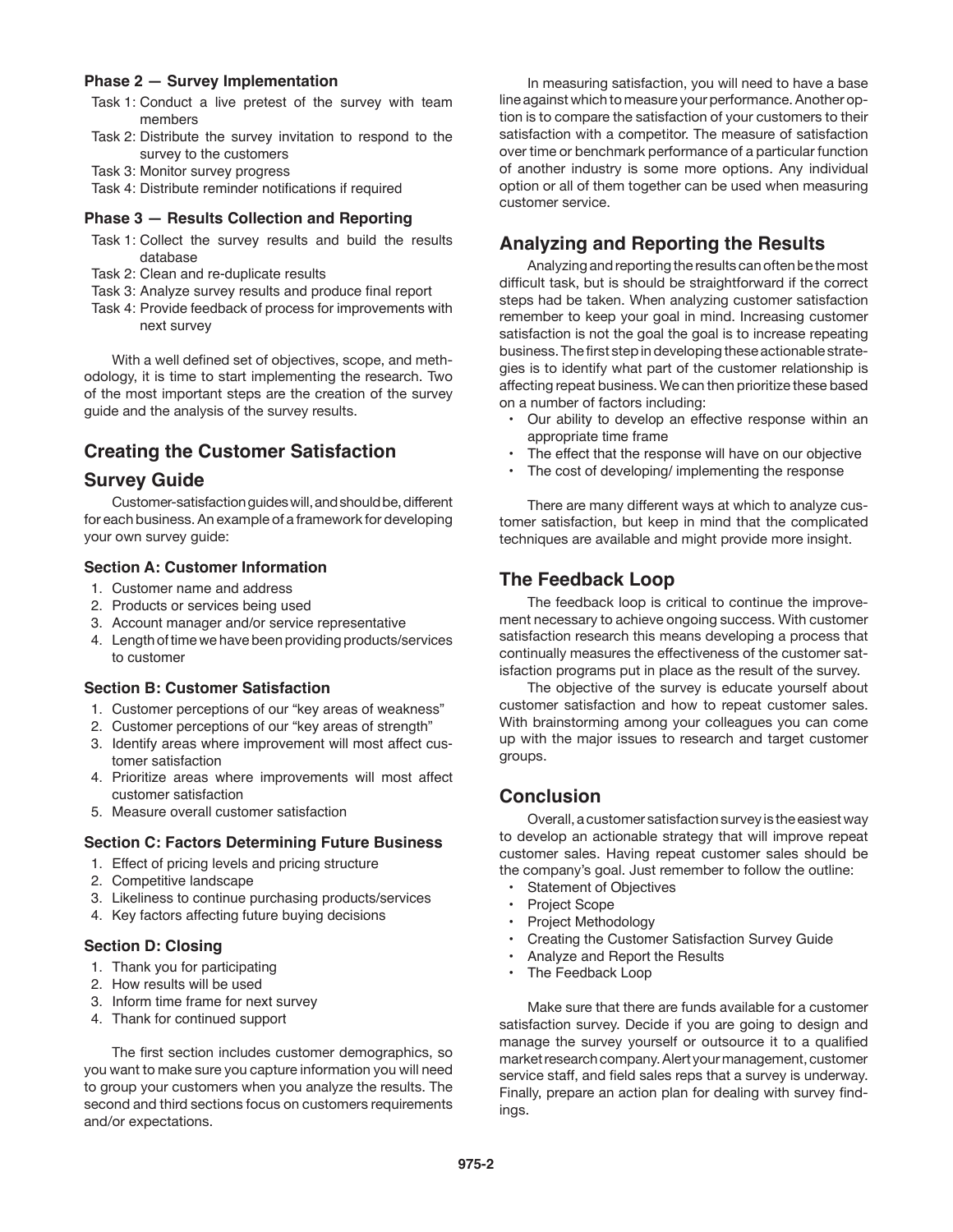## **Anytown Cooperative Association Member Survey**

| 1. How many acres do you farm?                                                                                                                                                                                                | Total acres                                 | Cultivated acres |       |  |
|-------------------------------------------------------------------------------------------------------------------------------------------------------------------------------------------------------------------------------|---------------------------------------------|------------------|-------|--|
| 2. How many years have you been farming?                                                                                                                                                                                      |                                             | Years Years      |       |  |
| 3. What is your age?                                                                                                                                                                                                          |                                             |                  |       |  |
|                                                                                                                                                                                                                               |                                             |                  |       |  |
| 5. Do you have on-farm grain storage? [10] No [10] No [10] No [10] No [10] No [10] No [10] No [10] No [10] No [10] No [10] No [10] No [10] No [10] No [10] No [10] No [10] No [10] No [10] No [10] No [10] No [10] No [10] No |                                             |                  |       |  |
| If yes, what percentage of your grain do you store on-farm in a typical year? ____________%                                                                                                                                   |                                             |                  |       |  |
| 7. Do you expect to increase your on-farm grain storage capacity in the next five years?                                                                                                                                      | Last The South Charles Control of the Maybe |                  |       |  |
| 8. What percent of your grain do you typically deliver grain direct to a terminal or river elevator? ____________ %                                                                                                           |                                             |                  |       |  |
| 9. Which Cooperative location do you use most frequently?<br>Location A ____ Location B _____ Location C _____ Location D _____ Location E _____ Location F                                                                   |                                             |                  |       |  |
| 10. What percentage of your inputs do your purchase through Anytown Cooperative?<br>$\sim$ $\sim$ $\sim$ Fuel                                                                                                                 |                                             |                  |       |  |
| 11. What percentage of your grain do you market through Anytown Cooperative? ____________%                                                                                                                                    |                                             |                  |       |  |
| 12. For each business area please indicate Anytown Cooperative's major competitor and rate our cooperative's performance.                                                                                                     |                                             |                  |       |  |
|                                                                                                                                                                                                                               |                                             |                  |       |  |
| Anytown Coop Rating                                                                                                                                                                                                           | Better                                      | Similar          | Worse |  |
| Board Price                                                                                                                                                                                                                   |                                             |                  |       |  |
| Location                                                                                                                                                                                                                      |                                             |                  |       |  |
| Unloading time                                                                                                                                                                                                                |                                             |                  |       |  |
| Grading and discounts                                                                                                                                                                                                         |                                             |                  |       |  |

Fertilizer-Major Competitor: \_\_\_\_\_\_\_\_\_\_\_\_\_\_\_\_\_\_\_\_\_\_\_\_\_\_\_\_\_\_\_\_\_\_\_\_\_\_\_\_\_\_\_\_\_\_\_\_\_\_\_\_\_\_\_\_\_\_\_\_\_\_\_\_\_\_\_\_\_\_\_\_\_\_\_\_\_\_\_\_\_\_\_\_\_\_\_

| Anytown Coop Rating                | <b>Better</b> | Similar | Worse |
|------------------------------------|---------------|---------|-------|
| Price                              |               |         |       |
| Variety of product available       |               |         |       |
| Timeliness of application services |               |         |       |
| Accuracy of application services   |               |         |       |

Chemicals-Major Competitor: \_\_\_\_\_\_\_\_\_\_\_\_\_\_\_\_\_\_\_\_\_\_\_\_\_\_\_\_\_\_\_\_\_\_\_\_\_\_\_\_\_\_\_\_\_\_\_\_\_\_\_\_\_\_\_\_\_\_\_\_\_\_\_\_\_\_\_\_\_\_\_\_\_\_\_\_\_\_\_\_\_\_\_\_\_

 $\mathcal{L}$ 

| Anytown Coop Rating                | <b>Better</b> | Similar | Worse |
|------------------------------------|---------------|---------|-------|
| Price                              |               |         |       |
| Variety of products available      |               |         |       |
| Timeliness of application services |               |         |       |
| Accuracy of application services   |               |         |       |

Seed Cleaning-Major Competitor: \_\_\_\_\_\_\_\_\_\_\_\_\_\_\_\_\_\_\_\_\_\_\_\_\_\_\_\_\_\_\_\_\_\_\_\_\_\_\_\_\_\_\_\_\_\_\_\_\_\_\_\_\_\_\_\_\_\_\_\_\_\_\_\_\_\_\_\_\_\_\_\_\_\_\_\_\_\_\_\_\_\_\_\_

| Anytown Coop Rating | <b>Better</b> | Similar | Worse |
|---------------------|---------------|---------|-------|
| Cost                |               |         |       |
| Timeliness          |               |         |       |
| Quality             |               |         |       |